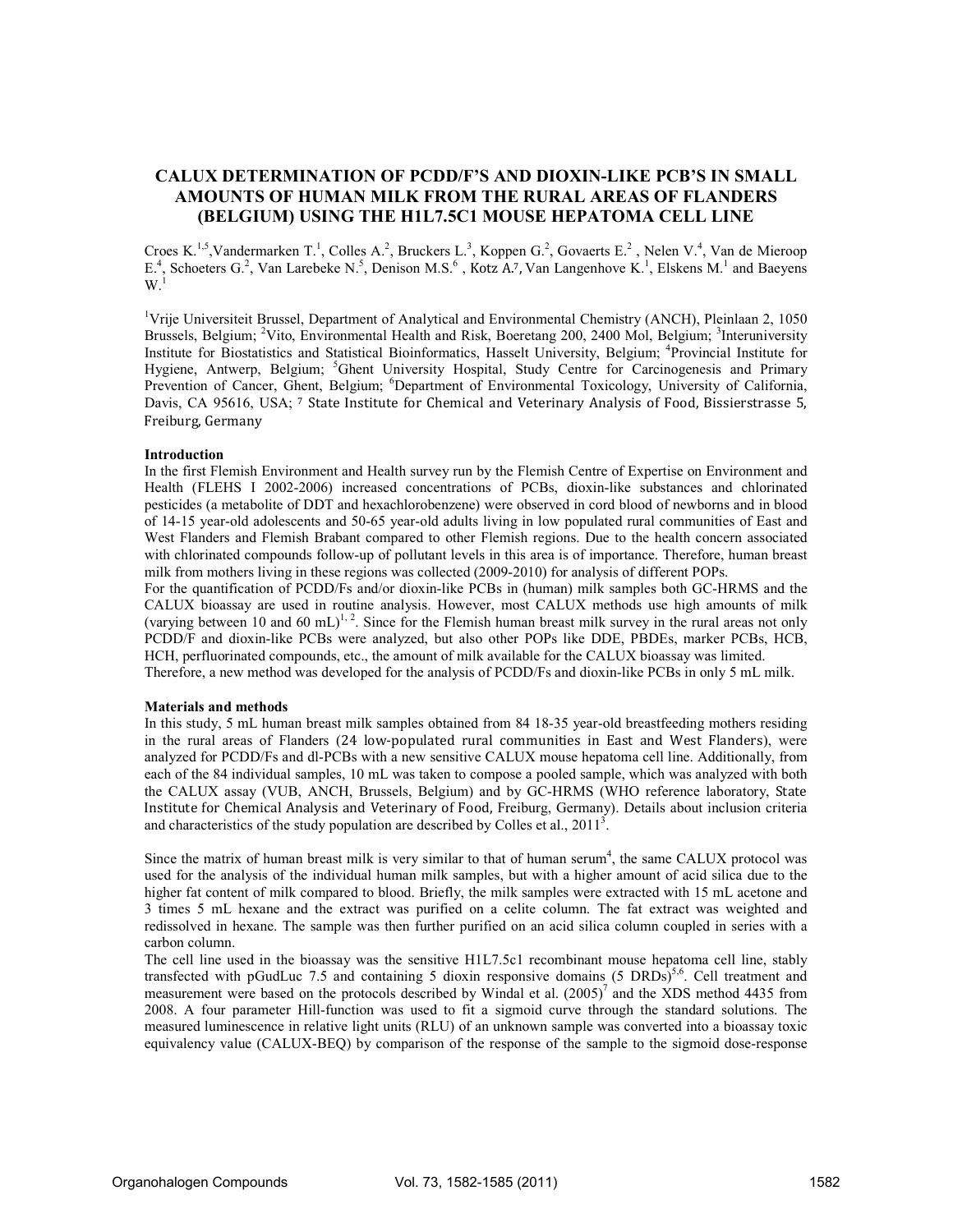curve obtained with 2,3,7,8-TCDD standards. Three quality control (QC) solutions (i.e. a standard solution of TCDD corresponding to a RLU induction of around 50%) and 3 DMSO blanks were added in duplicate to every 96-well plate as an internal control.

Methods used for analysis of the pooled milk sample by the WHO reference laboratory (State Institute for Chemical Analysis of Food) in Freiburg, Germany, are described elsewhere<sup>8, 9,10</sup>.

# Results and discussion:

When analyzing a new sample matrix with the CALUX bioassay, it is important to determine the optimum dilution factor by analysis of different sample dilutions from the same sample or the same pool of samples. In this study, dilutions curves were obtained for human breast milk samples from 1) a volunteer and 2) from a pool of human breast milk from 5 volunteers.

For the PCB fraction, dilution factors of 1.2; 1.54; 2.4 and 4 were analyzed. Dilution factor 1.2 gave the highest results for the pooled milk samples, but for the volunteer a maximum response was found for dilution factor 1.54. Dilution factors 2.4 and 4 yielded low % RLU inductions, around the LOQ. Dilution factor 1.54 also gave the best repeatability (curves 1 and 2 from pool in Figure 1) and therefore, it was decided to use this dilution factor for further experiments.



Figure 1: Full dose-response curve for the dl-PCB fraction from pooled milk samples, measured with the H1L7.5c1 cell line. The circle indicates the optimum dilution factor.

For the PCDD/F fraction, 4 full dose-response curves with dilution factors 1.2; 1.54; 2; 4; 8; 20 and 40 were analyzed. For the pooled human milk samples (curves 1 and 2 from pool on Figure 2), dilution factors 2 and 4 gave % RLU inductions around the EC50 value (inductions between 63.4 and 46.8%). For the dilution curves of the volunteer (curves 1 and 2 in dashed line), the optimum dilution factor was 2 (% RLU induction close to the EC50 value and good agreement between the two sample extracts).

Since for the PCDD/F fraction the optimum dilution factor is dependent on the sample load and thus can differ from one person to another, it was decided to analyze two dilutions for every sample (df 2.5 and 4). For heavily contaminated samples dilution factor 4 gave values around the EC50 value, while for less contaminated samples dilution factor 2.5 was better. When the EC50 value was between the % RLU inductions measured for dilution factor 2.5 and 4, an extrapolation to the EC50 was made.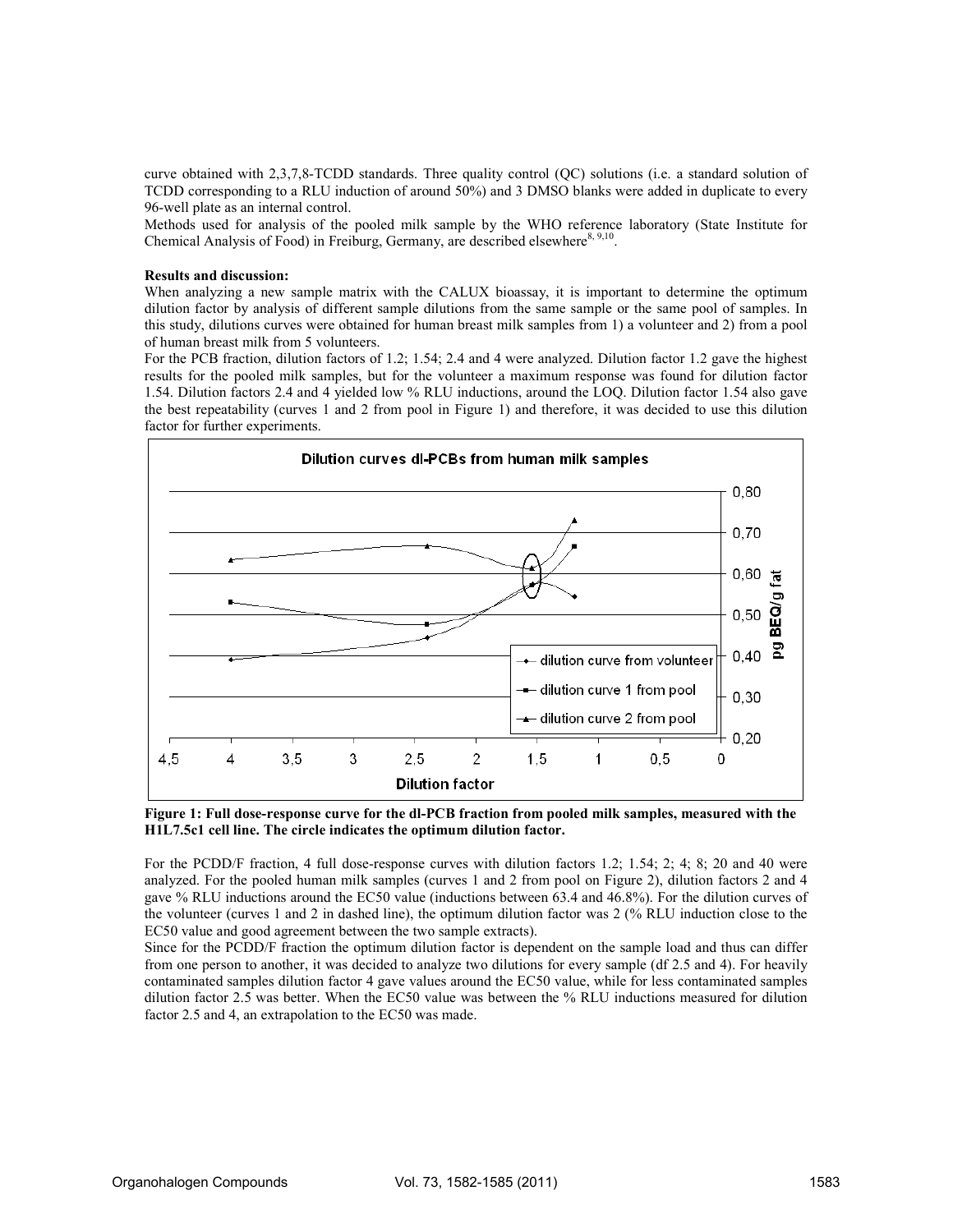

Figure 2: Full dose-response curve for the PCDD/F fraction from pooled milk samples, measured with the H1L7.5c1 cell line. The circles indicate the optimum dilution factors

The geometric mean of the individual samples in the total study group (n=84) was 10.4 (95% CI: 9.4-11.4) pg CALUX-BEQ/g fat for the PCDD/Fs and 1.73 (1.57-1.91) pg CALUX-BEQ/g fat for the dl-PCBs. PCDD/F concentrations were significantly higher for mothers who lost weight compared to mothers who recently gained weight ( $p=0.012$ ) and also for the consumption of local eggs ( $p=0.023$ ). For both PCDD/Fs and dl-PCB, a significant increase in BEQ was found with a higher amount of breast milk fat (p=12E-5 for PCDD/Fs and p=0.007 for dl-PCBs).

The CALUX-BEQ values on the pooled breast milk sample were in good agreement with the GC-HRMS data for both the PCDD/F and the dl-PCB fractions (Table 1). The PCDD/F BEQ values were 32 % and 60 % higher with CALUX compared to GC-HRMS, when using respectively the 1998 and 2005 TEF scheme. For the dl-PCBs a better agreement was found between the two techniques with the 2005 TEF scheme (a CALUX/GC-HRMS ratio of 0.58 compared to 0.37 for the 1998 TEFs).

| pg WHO TEQ/g fat<br>and<br>$pg$ BEQ/ g fat | <b>GC-HRMS</b><br>(TEF 1998) | <b>GC-HRMS</b><br>(TEF 2005) | Mean<br><b>CALUX-BEO</b><br>$(n=2)$ | Ratio: mean<br><b>CALUX/GC-HRMS</b><br>(TEF 1998/2005) |
|--------------------------------------------|------------------------------|------------------------------|-------------------------------------|--------------------------------------------------------|
| <b>PCDD/Fs</b>                             | 8.41                         | 6.95                         | 1.09                                | 1.32/1.60                                              |
| dl-PCBs                                    | 5.80                         | 3.77                         | 2.17                                | 0.37/0.58                                              |
| <b>Total dl-compounds</b>                  | 14.21                        | 10.72                        | 13.26                               | 0.93/1.24                                              |

Table 1: The CALUX-BEQ and GC-HRMS WHO-TEQ values, expressed per g of fat, for the PCDD/F and dl-PCB fractions from a pooled human milk sample. TEF values from 1998 and 2005 were used.

The GC-HRMS TEQ values on the pooled human milk sample (Table 1) were lower than the Belgian result from the 4th WHO-coordinated survey of human milk for persistent organic pollutants (2006). In this WHOstudy respectively 10.31 and 7.02 pg WHO-TEQ/g fat (TEF 1998) was found for the PCDD/F and dl-PCB fractions<sup>11</sup>.

The concentration of dl-PCBs in human milk was much lower than these of the PCDD/Fs, which was also found in former Belgian studies. The PCDD/F levels were comparable to the concentrations found in German studies